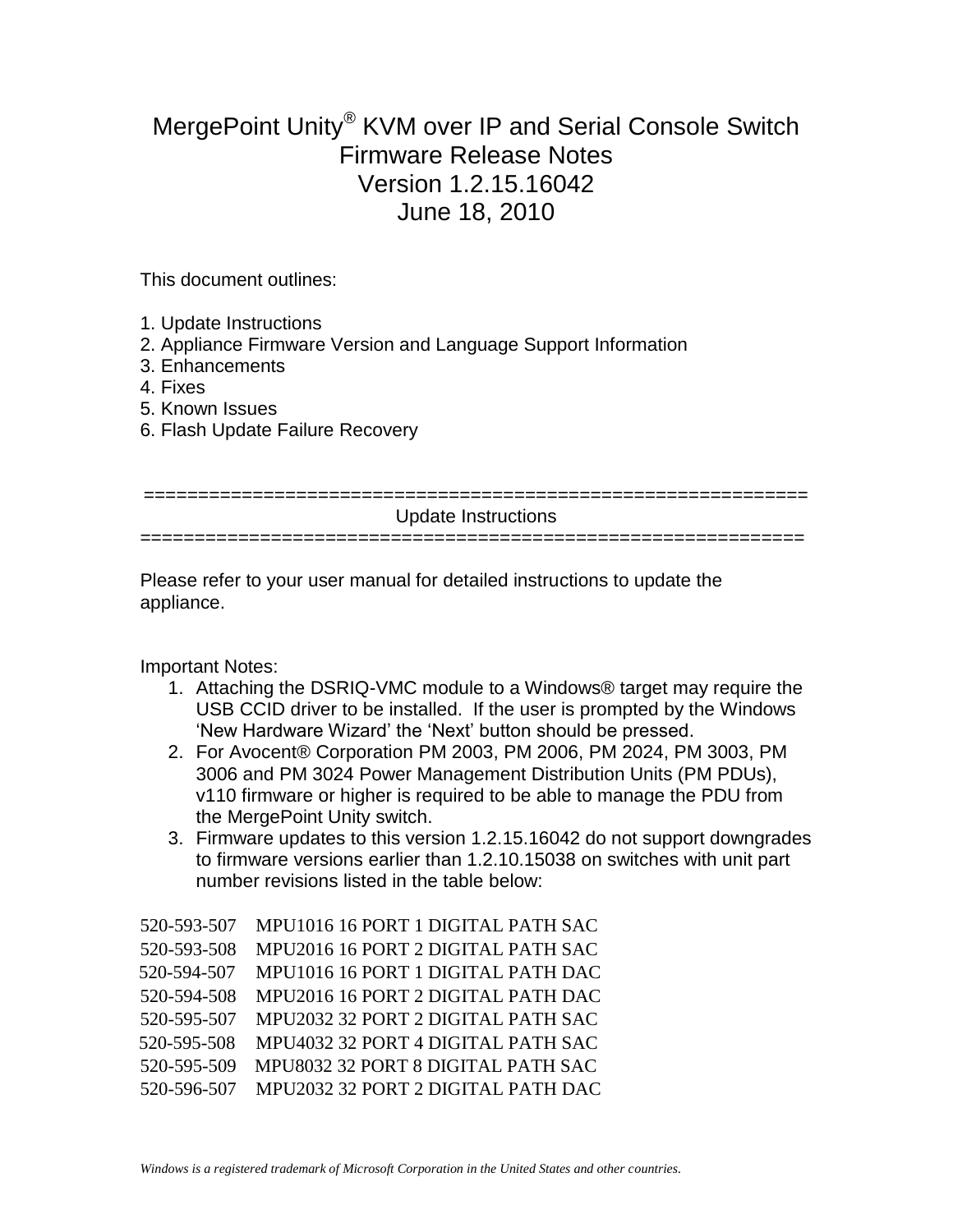| 520-596-508 MPU4032 32 PORT 4 DIGITAL PATH DAC |
|------------------------------------------------|
| 520-596-509 MPU8032 32 PORT 8 DIGITAL PATH DAC |
| 520-601-502 MPU108 8 PORT 1 DIGITAL PATH SAC   |
| 520-602-502 MPU108 8 PORT 1 DIGITAL PATH DAC   |
| 520-803-502 MPU104 4 PORT 1 DIGITAL PATH SAC   |

The user can obtain the 520 unit number in one of two methods:

a. Unit label located on the bottom of the unit

b. Local or Remote User Interface under Unit View -> Appliance -> Properties -> Identify -> Part Number

| Appliance Firmware Version and Language Support Information |
|-------------------------------------------------------------|
|                                                             |

The following appliances are supported with this update:

| <b>Switch</b> | <b>English</b>             |
|---------------|----------------------------|
| MPU104E       | FL0620-AVO-1.2.15.16042.fl |
| MPU108E       |                            |
| MPU108EDAC    |                            |
| MPU1016       |                            |
| MPU1016DAC    |                            |
| MPU2016       |                            |
| MPU2016DAC    |                            |
| MPU2032       |                            |
| MPU2032DAC    |                            |
| MPU4032       |                            |
| MPU4032DAC    |                            |
| MPU8032       |                            |
| MPU8032DAC    |                            |

| Enhancements |
|--------------|
|              |

None